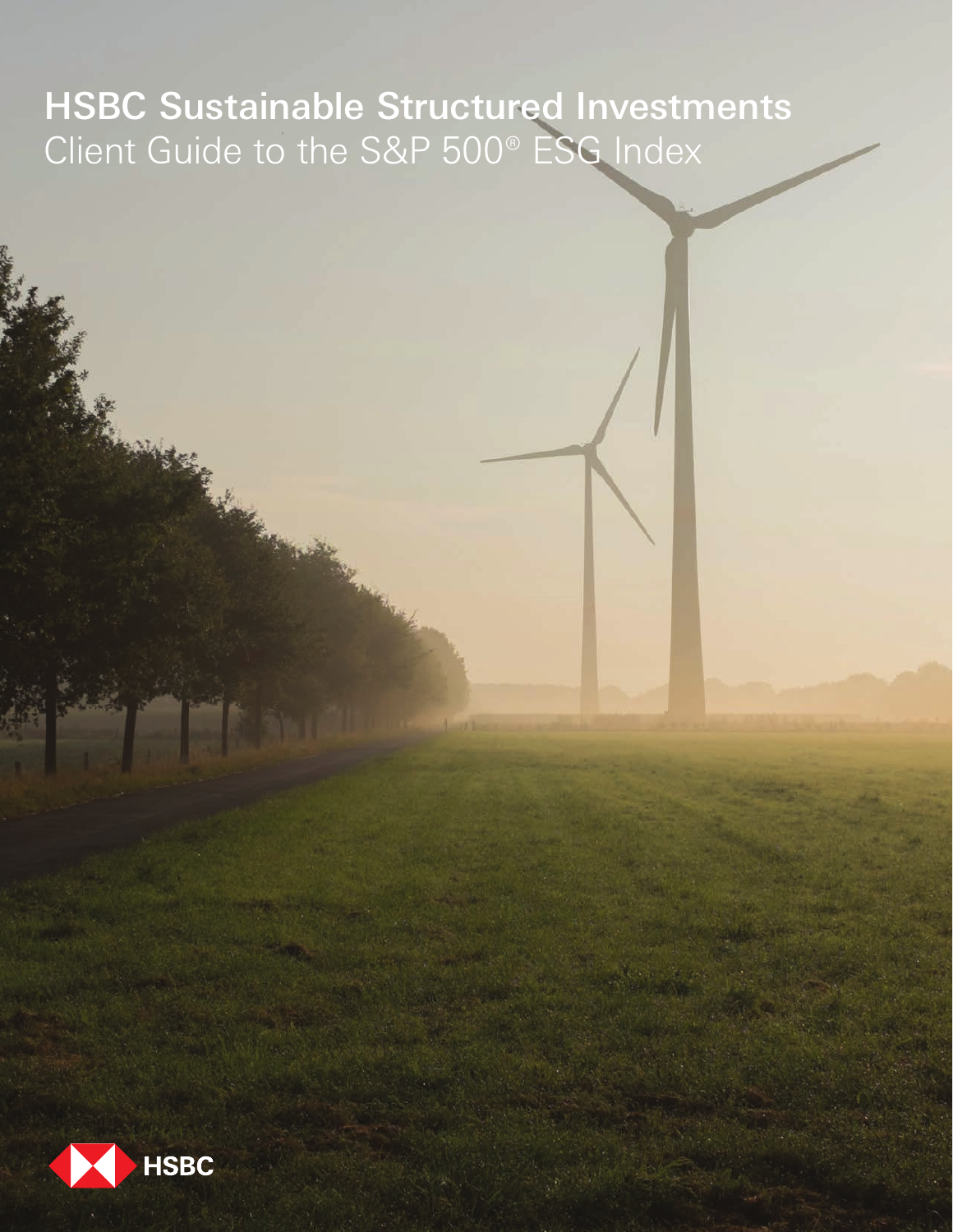## Quick facts: S&P 500 ESG Index

### The S&P 500 ESG Index is a broad-based U.S. index that prioritizes Environmental, Social, and Governance (ESG) factors.

### Index Objectives

The increased focus on Socially Responsible Investing is generating a growing number of investors who want to align their personal values with their investments.

The S&P 500 ESG Index is designed to meet this complex demand. The S&P 500 ESG Index is constructed for the core of an equity portfolio, unlike many ESG indices which are thematic or narrow in their focus.



### Benchmark

Create an index with similar risk/return profile as other benchmark equity indexes, such as the S&P 500



### Exclude

Remove companies that do not meet ESG Values as set out by the UN Global Compact and the S&P Values scoring



### Connect

Provide investors with an investable index that aligns their socially responsible needs with their financial goals

### Hypothetical & Historical Comparison Data: S&P 500 ESG Index & S&P 500

| Returns as of<br><b>January 31, 2022</b> | 1Y        | 3Y     | 5Y     | <b>10Y</b> | Annualized<br><b>Volatility</b> |
|------------------------------------------|-----------|--------|--------|------------|---------------------------------|
| S&P ESG 500 Index                        | $22.52\%$ | 20.83% | 15.83% | 13.51%     | 15.21%                          |
| S&P 500 Index                            | 19.65%    | 18.64% | 14.66% | $13.15\%$  | 15.26%                          |

#### Price Return Data, as of January 31, 2022. Source: S&P Dow Jones Indices and HSBC

The figures in the table above are based on the hypothetical back-tested performance of the S&P 500 ESG Index from one, three, five, and ten years prior to 1/28/2019 and the historical performance of the S&P 500 ESG Index from 1/29/2019 to 1/31/2022. The S&P 500 ESG Index has been calculated by S&P Dow Jones Indices LLP only since January 28, 2019. The hypothetical back-tested performance of the S&P 500 ESG Index was calculated using the selection criteria and methodology employed to calculate the Index since its inception on January 28, 2019. The hypothetical back-tested S&P 500 ESG Index data only reflects the application of that methodology in hindsight, since the Index was not actually calculated and published prior to January 28, 2019. The hypothetical back-tested data cannot completely account for the impact of financial risk in actual trading. There are numerous factors related to the equities markets in general that cannot be, and have not been, accounted for in the hypothetical back-tested S&P 500 ESG Index data, all of which can affect actual performance. Consequently, you should not rely on that data as a reflection of what the actual S&P 500 ESG Index performance would have been had the S&P 500 ESG Index been in existence or in forecasting future S&P 500 ESG Index performance. Any hypothetical or actual historical upward or downward trend in the level of the S&P 500 ESG Index during any period shown is not an indication that the level of the S&P 500 ESG Index is more or less likely to increase or decrease at any time.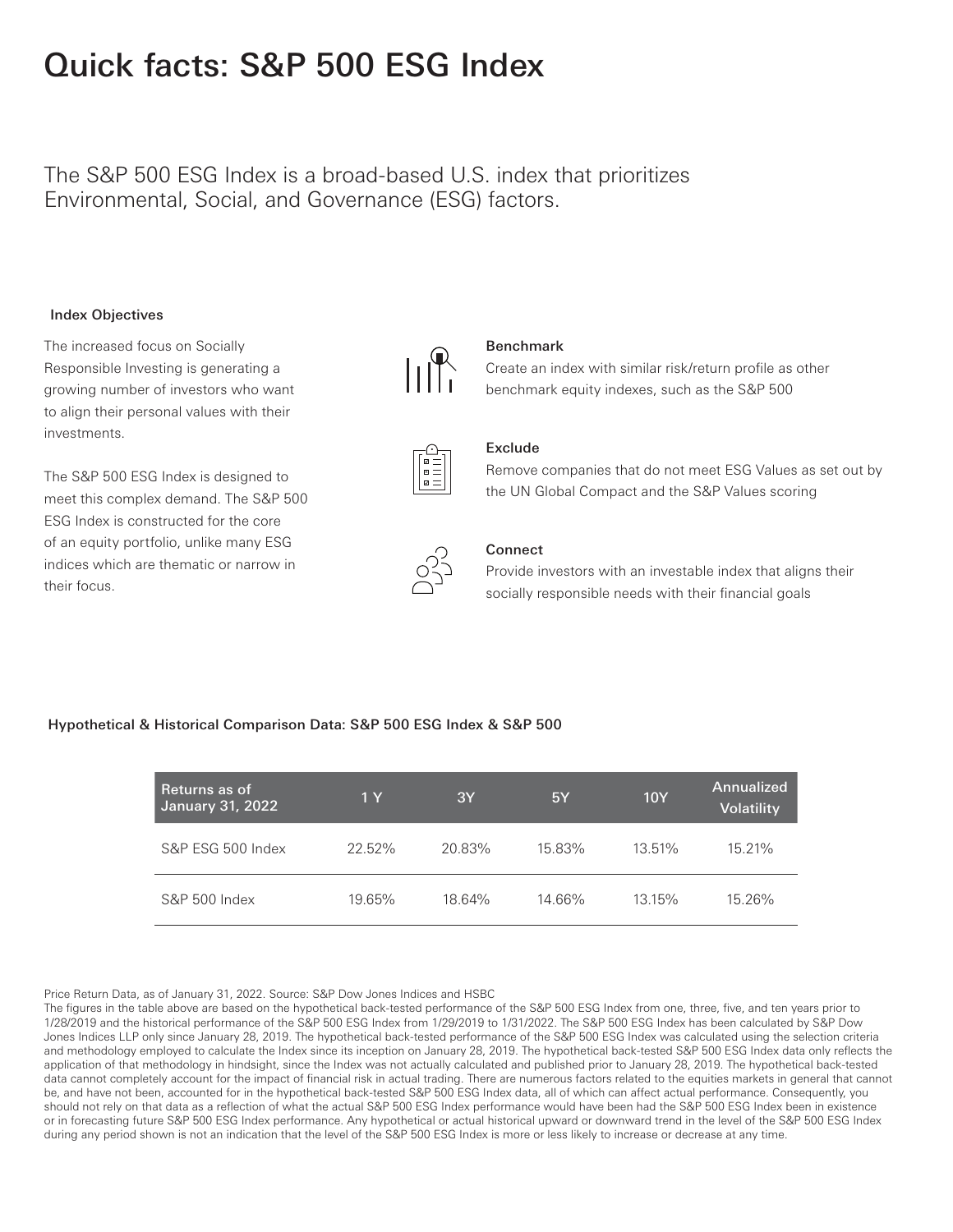# The S&P 500 ESG Index Scoring

A company's inclusion in, or exclusion from, the index is based in part on the Total ESG score within its industry.

The majority of ESG scores available on the market are skewed toward rewarding companies that simply report on ESG issues.

The S&P DJI scoring goes deeper to include data on material and underreported topics that are important to socially conscious investors, such as corporate lobbying, tax avoidance, and board diversity.





Each company is assigned an industry group by SAM\*, and then given a Corporate Sustainability Assessment questionnaire based upon their industry group.

The company receives a score for each category Environmental, Social and Governance. These factors are weighted depending on the company's industry.



These three ESG factor scores are aggregated to create the company's Total Score.

# The S&P 500 ESG Index Selection Process

### Eligible Universe

Companies that make up the S&P 500

### Automatic Exclusions

Companies with certain business activities and/or those disqualified by United Nations Global Compact (UNGC) Scores

### Scoring Exclusions

Those in the bottom 5% of the UNGC scoring or in the bottom 25% S&P ESG scoring

### Initial Selection 3-Step Scoring Process Final Index Construction

1 Sort constituents, within their industry group, according to ESG score

Peginning with the constituent<br>
earning the highest ESG score,<br>
select the top 75% of companies earning the highest ESG score, by market capitalization in order of decreasing ESG score

Balance constituent's and industry<br>group's weightings to closely<br>reflect the S&P 500's composition group's weightings to closely

### Rebalancing

The index rebalances annually after the close of the last business day in April, with the last trading day in March as the rebalancing reference date

### Constituent Weightings

Index constituents are weighted by floatadjusted market capitalization

\*RobecoSAM (SAM) is an international asset management firm that has been offering in-house ESG-themed asset management, corporate sustainability assessments, and sustainability indices and benchmarking since 1995